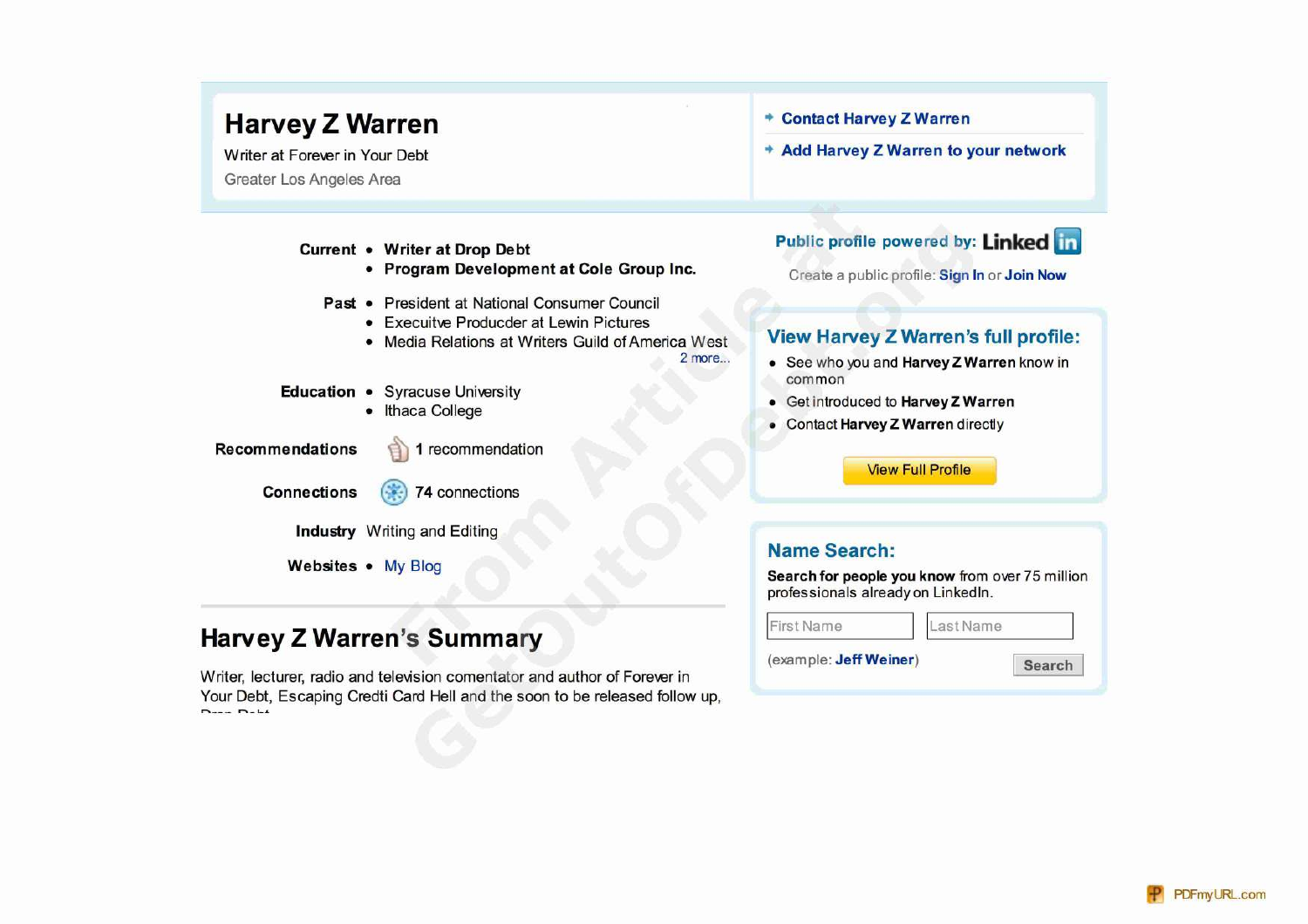#### **LIOD LIEDI.**

**Harvey Z Warren's Specialties:** 

Advsing credit grantors, collection agencies and industry on excessive consumer debt - causes and solutions.

# **Harvey Z Warren's Experience**

## Writer

#### **Drop Debt**

(Writing and Editing industry)

May 2010 - Present (5 months)

Writing consumer guidance on excessive credit card debt.

## **Program Development**

### Cole Group Inc.

(Writing and Editing industry)

 $2007$  - Present (3 years)

Developoing and implementing the Responsible Choice Plan and Certified Debt Resoltuion Plan for Credit Counseling

## **President**

#### **National Consumer Council**

(Non-Profit; 51-200 employees; Consumer Services industry)

June 2001 - May 2004 (3 years)

Assisting consumers with counseling on excessive credit card debt.

## **Execuitve Producder**

### **Lewin Pictures**

(Privately Held; 1-10 employees; Broadcast Media industry) January 1995 - February 1999 (4 years 2 months)

# **Media Relations**

### **Writers Guild of America West**

(Non-Profit; 51-200 employees; Entertainment industry) 1991 - 1998 (7 years)

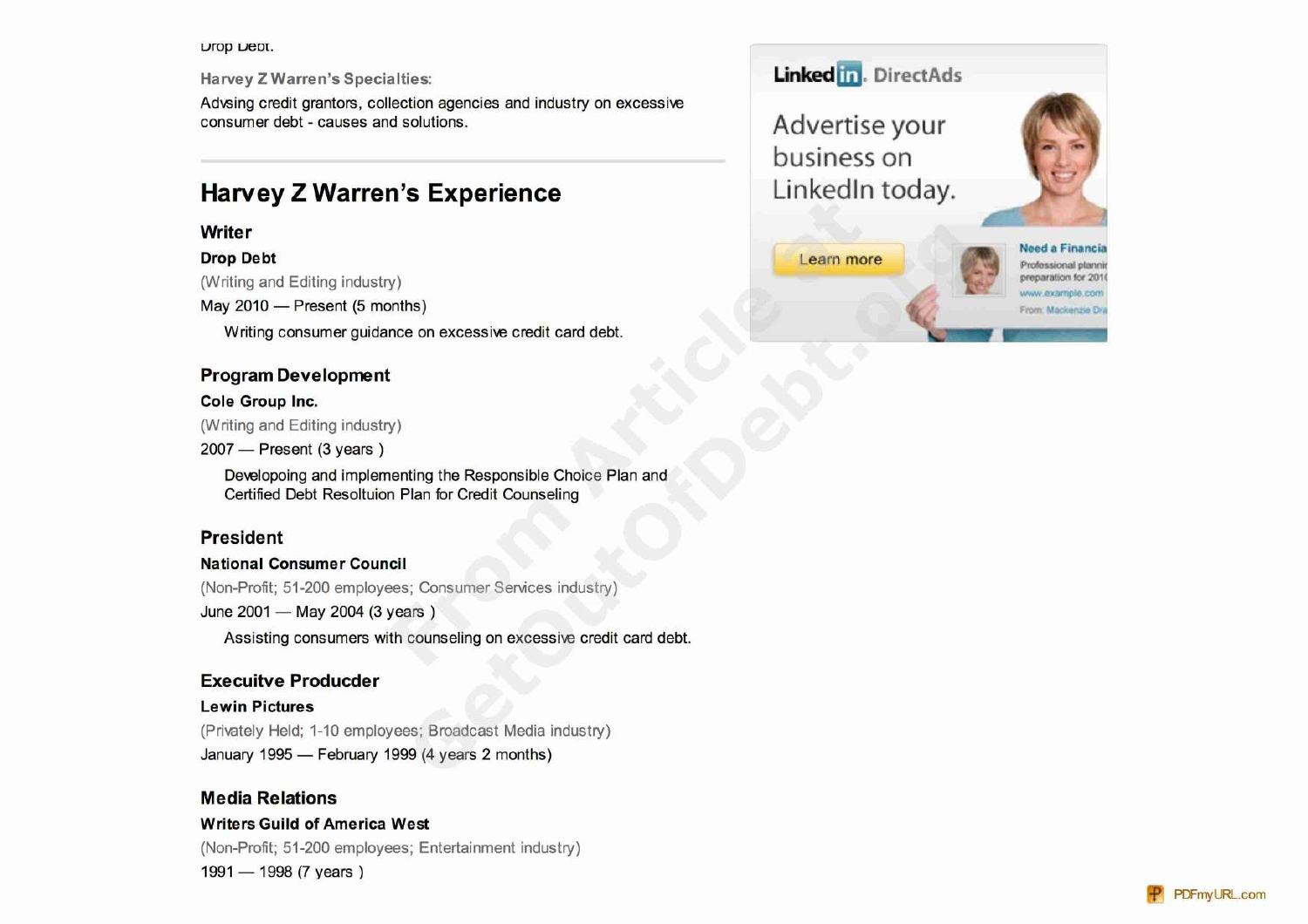### **Student**

**Ithaca College** (Writing and Editing industry) 1972 — 1974 (2 years )

## **Author**

**Forever in Your Debt** (Writing and Editing industry) 1969 — 1973 (4 years )

# **Harvey Z Warren's Education**

**Syracuse University**

1973 — 1974

# **Ithaca College**

BS, Communciations, 1969 — 1973

Activities and Societies: Writers Guild of Ameica, west

# **Additional Information**

**Harvey Z Warren's Websites:**

My Blog

## **Harvey Z Warren's Interests:**

Travel, Biking, Hiking. Doing anything in Europe, especially Paris.

### **Harvey Z Warren's Groups:**

Member of Writers Guild of America

Consumer Collections & Recovery Professionals

### **Harvey Z Warren's Honors:**

Dean's Award, Ithaca College, Harvey Loeb Award, Syracuse University